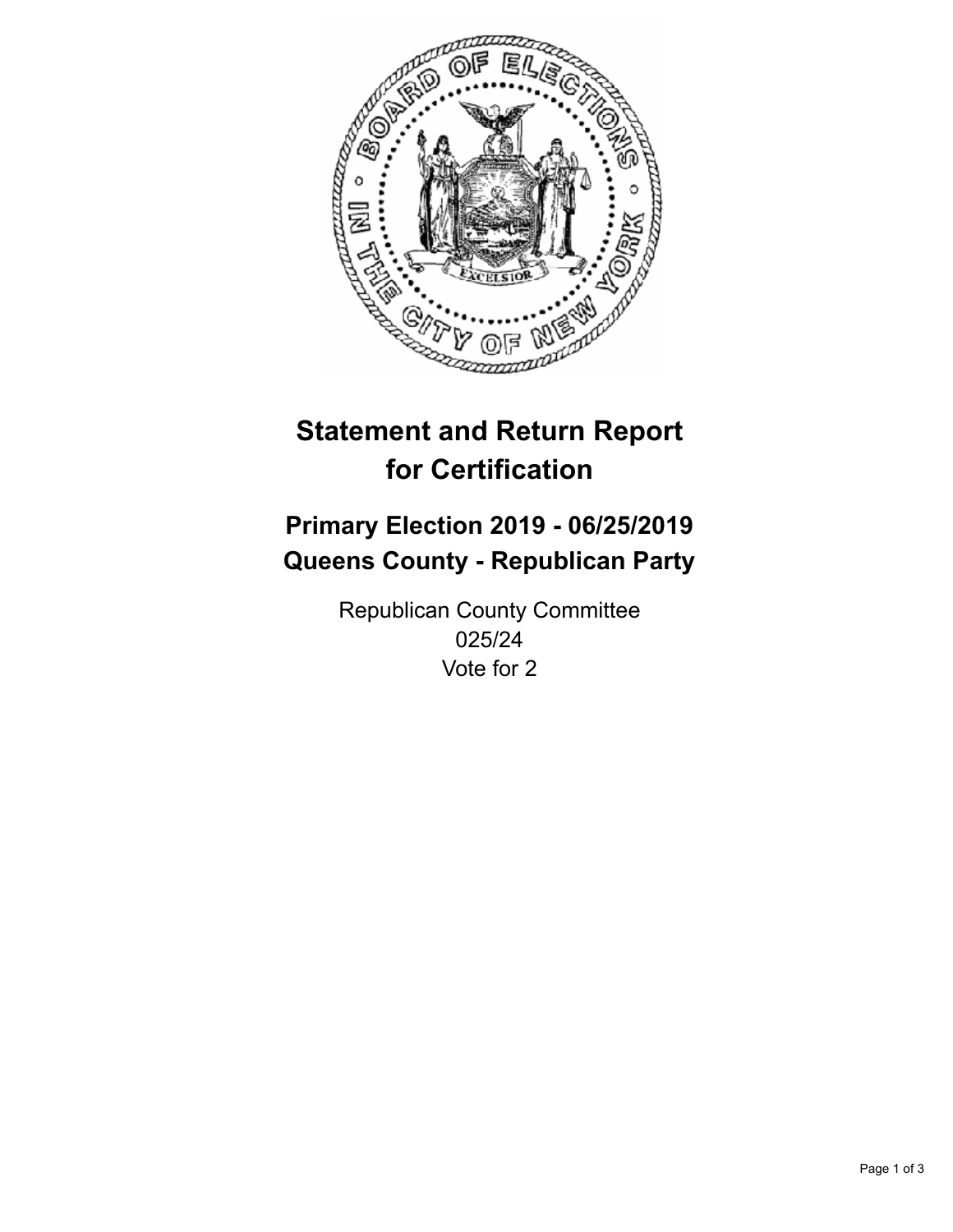

## **Assembly District 24**

| PUBLIC COUNTER                                           |          |
|----------------------------------------------------------|----------|
| <b>MANUALLY COUNTED EMERGENCY</b>                        | 0        |
| ABSENTEE / MILITARY                                      | 0        |
| <b>AFFIDAVIT</b>                                         | 0        |
| <b>Total Ballots</b>                                     |          |
| Less - Inapplicable Federal/Special Presidential Ballots | $\Omega$ |
| <b>Total Applicable Ballots</b>                          |          |
| MATTHEW J. CLENDENIN                                     |          |
| LYNN M. CLENDENIN                                        | 5        |
| NASIR M. DEAN                                            |          |
| <b>Total Votes</b>                                       | 13       |
| Unrecorded                                               |          |